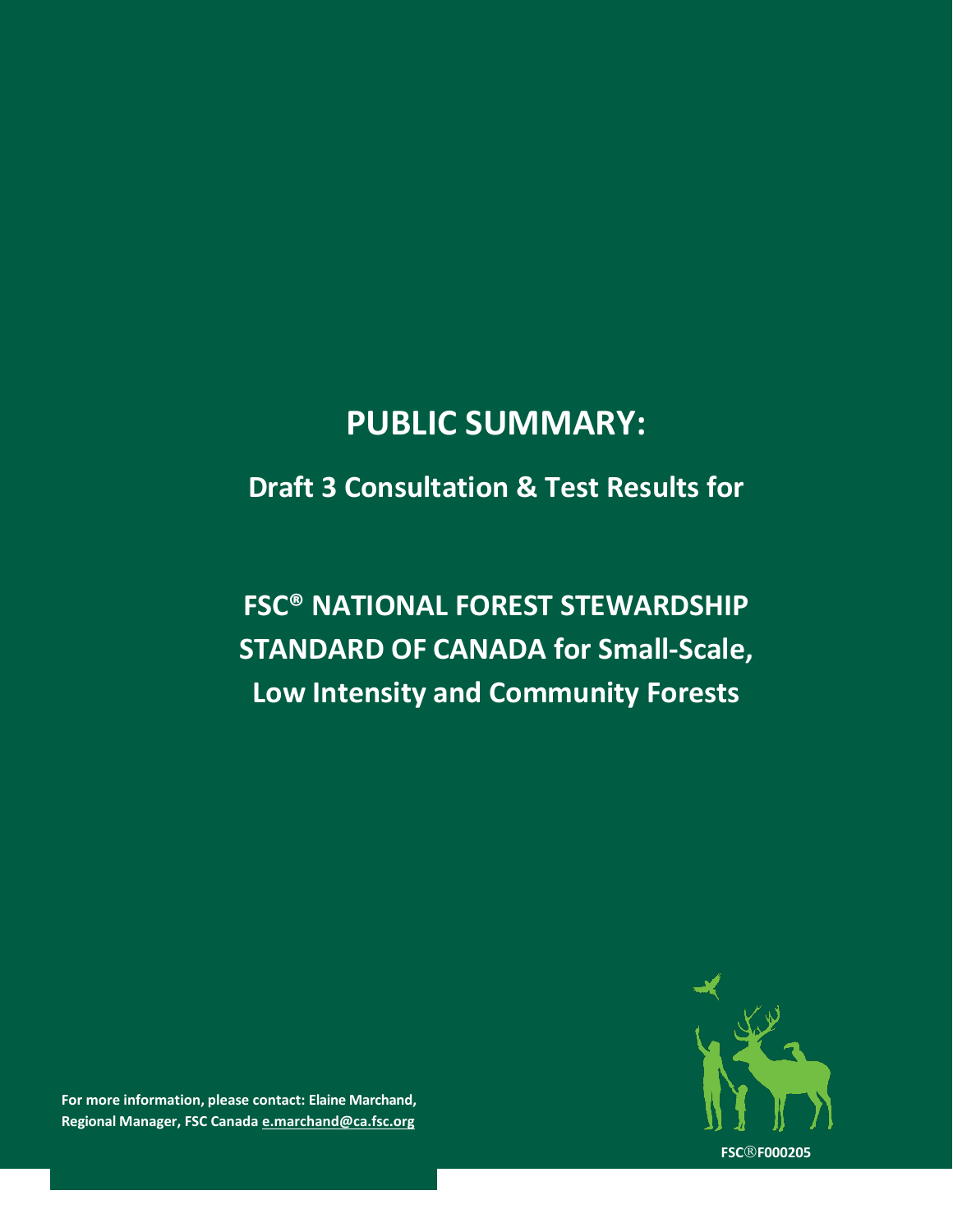

# **TABLE OF CONTENTS**

| 3.1                                                                                                           |  |
|---------------------------------------------------------------------------------------------------------------|--|
| 3.2                                                                                                           |  |
|                                                                                                               |  |
|                                                                                                               |  |
|                                                                                                               |  |
|                                                                                                               |  |
|                                                                                                               |  |
|                                                                                                               |  |
| 5 FORTH COMING: FINAL DRAFT 5 15 THE RESEARCH OF THE RESEARCH OF THE RESEARCH OF THE RESEARCH OF THE RESEARCH |  |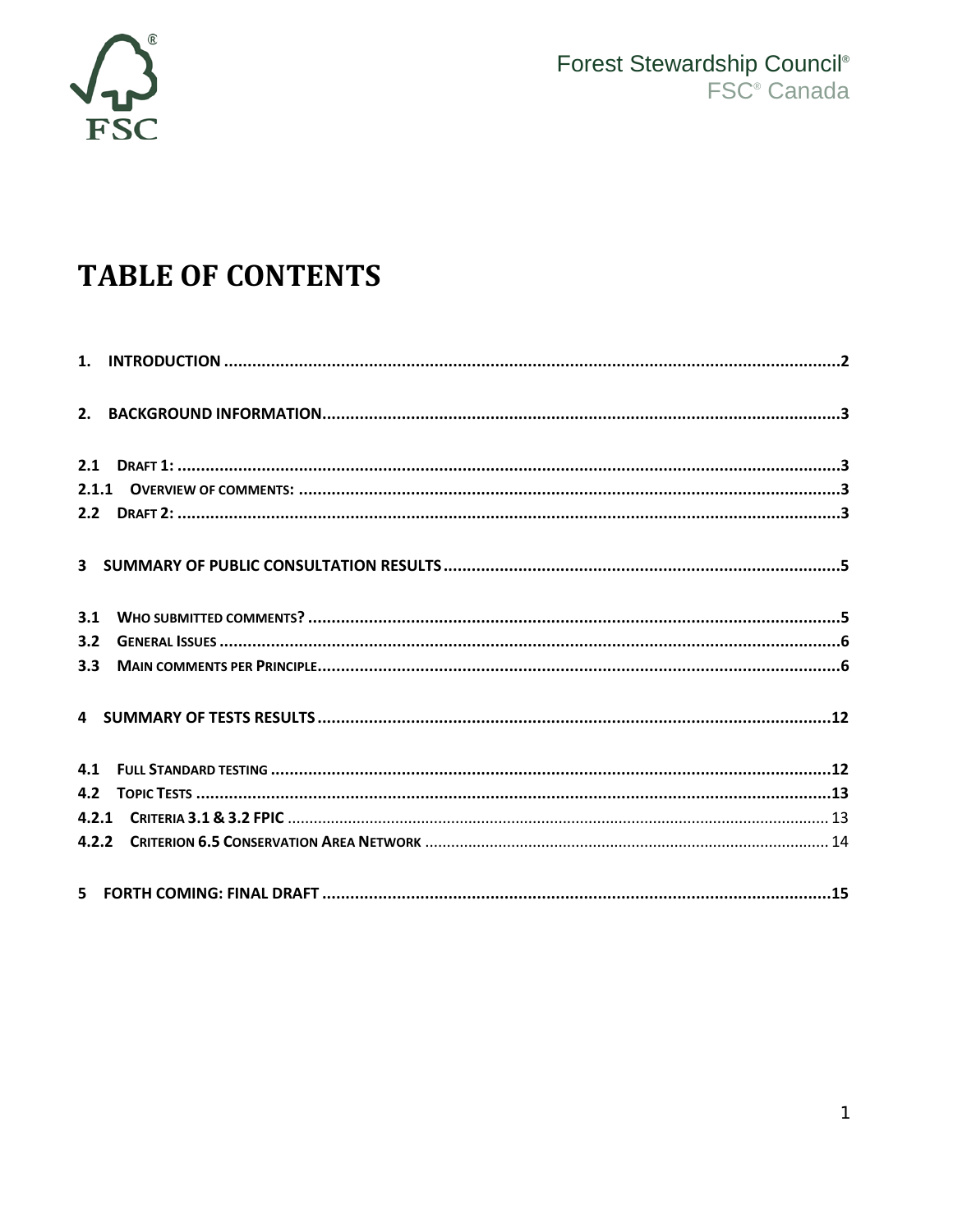

# <span id="page-2-0"></span>**1.INTRODUCTION**

This report content is a summary of comments received during the second public consultation and results of the testing program of the FSC® NATIONAL FOREST STEWARDSHIP STANDARD OF CANADA for Small-Scale, Low Intensity and Community Forests.

The 60-days public consultation was held from May 26 to July 26, 2020, a period during which individuals and groups representing all FSC four chambers were invited to provide comments in writing.

Testing of the Draft 3 version of this Standard took place during the same period in June-July 2020. The goal of the testing program was to critically and objectively evaluate the possibility of conformance and implementation of the proposed Draft 3 indicators by the small woodlot owners and community forests managers. The testing program was divided into 2 testing categories: full standard and topics testing. The full test took place with a certificate holder currently certified to the Great Lakes St. Lawrence Standard. The topics tests were conducted with two certificate holders currently certified to the Great Lakes St. Lawrence and the Maritimes Standards. The topics chosen for the tests were Free, Prior and Inform Consent of Indigenous Peoples (in Principle 3) and the Conservation Areas Network (in Criterion 6.5), with some indicators related to these topics being tested. Both requirements for Small and Low Intensity Managed Forest (SLIMF) and Community Forests were tested, and all tests were conducted by independent certified FSC Forest Management auditors.

The results of the public consultation and the testing program will be used to inform the Standard Development Group (SDG) for the drafting of a final draft version of the Standard prior to its submission to FSC International for approval.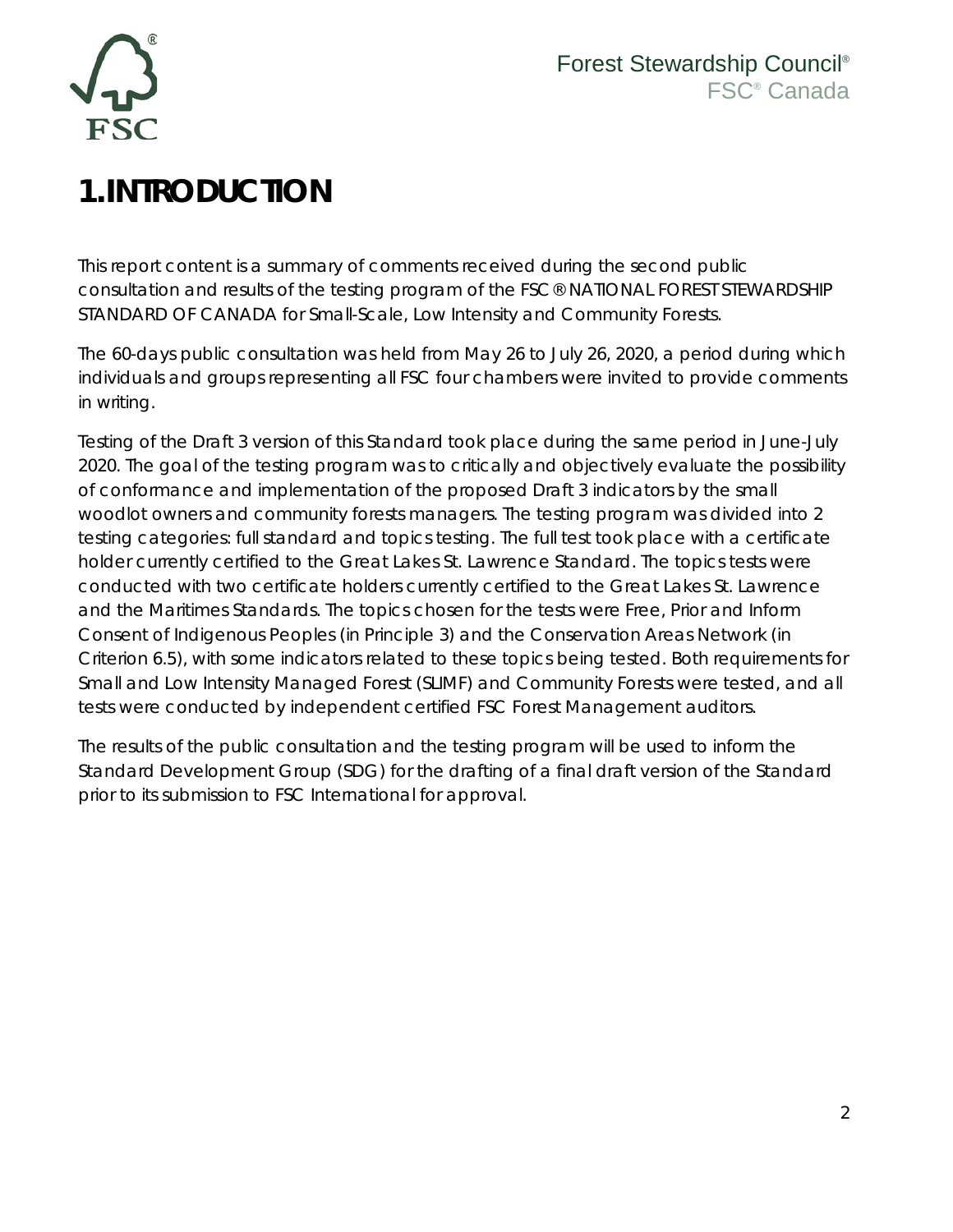

# <span id="page-3-0"></span>**2.BACKGROUND INFORMATION**

### <span id="page-3-1"></span>**2.1 Draft 1:**

FSC Canada initiated the development process in 2013 to explore possible requirements for small scale, low intensity and community forests. A first draft of scale, intensity and risk indicators were developed based on the first draft of the National Forest Stewardship Standard (NFSS)<sup>1</sup> for Canada and was released for a 30-day public consultation period from August 2 to September 5, 2016.

However, during the revision of the NFSS for Canada, a number of changes took place from draft to draft which made it difficult to adapt scale, intensity and risk indicators in a cohesive manner and thus the work was postponed to once the final NFSS was completed.

### <span id="page-3-2"></span>**2.1.1 Overview of comments:**

Nine submissions of comments were received across the 4 chambers during the first public consultation. Some important challenges were identified during that consultation period, including:

- Capacity and resources to implement the requirements related to Indigenous rights and the Free, Prior and Informed Consent;
- Aboriginal rights on private lands;
- Calculation of the annual allowable cut (AAC) for a small woodlot;
- Capacity and resources to implement the monitoring requirements;
- Implementation of landscape requirements for smallholders;
- Size limit for Community Forest.

## <span id="page-3-3"></span>**2.2 Draft 2:**

The second draft was built on the final version of the NFSS, the Draft 1 of this Standard, the comments received during the first consultation, a survey among small and community forests owners and managers and an innovation workshop held in Spring 2018.

The resulting draft was presented to 3 regional small groups of targeted forest

<span id="page-3-4"></span><sup>&</sup>lt;sup>1</sup> The draft 1 of the NFSS already had a 60-day public consultation period, from December 1st, 2015 to February 2nd, 2016.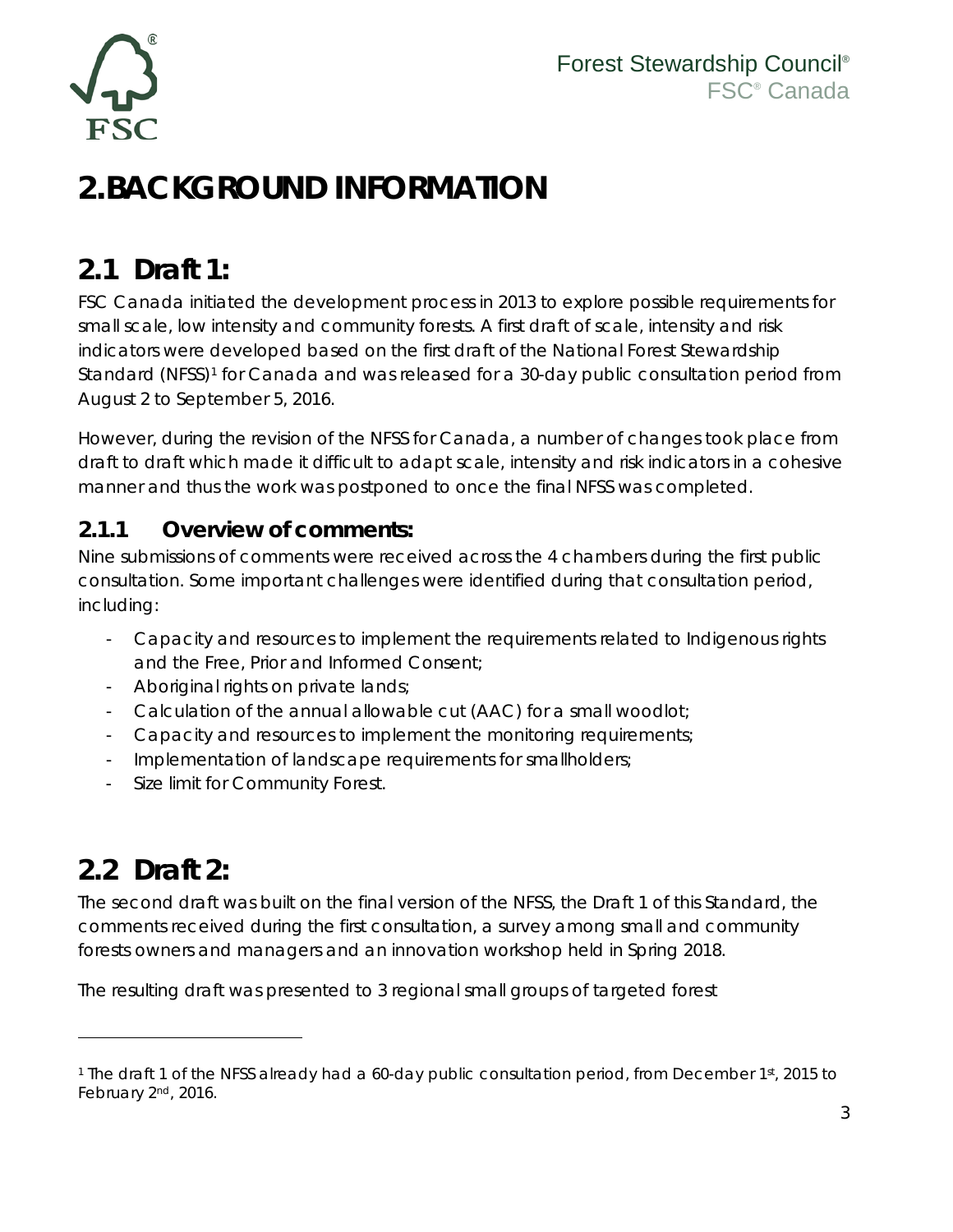

managers/owners, Aboriginal practitioner and leaders, and environmental groups, with experience with small and community forests and phone conversations were held with practioners from British Columbia. These regional workshops were held in:

- Belleville, Ontario, on October 23, 2019;
- Truro, Nova Scotia, on December 12, 2019; and
- Quebec City, Quebec, on January 22, 2020.

Several aspects of this Draft 2, including workers rights and employment conditions, Aboriginal rights on private land, Conservation Areas Network and landscapes requirements and engagement, were discussed.

Observations and results from the workshops and discussions were considered, including perspectives across the chambers (social, environmental, aboriginal and economic), by the Standard Development Group when reviewing draft 2. The resulting product is this Draft 3, which was made available for a second consultation period.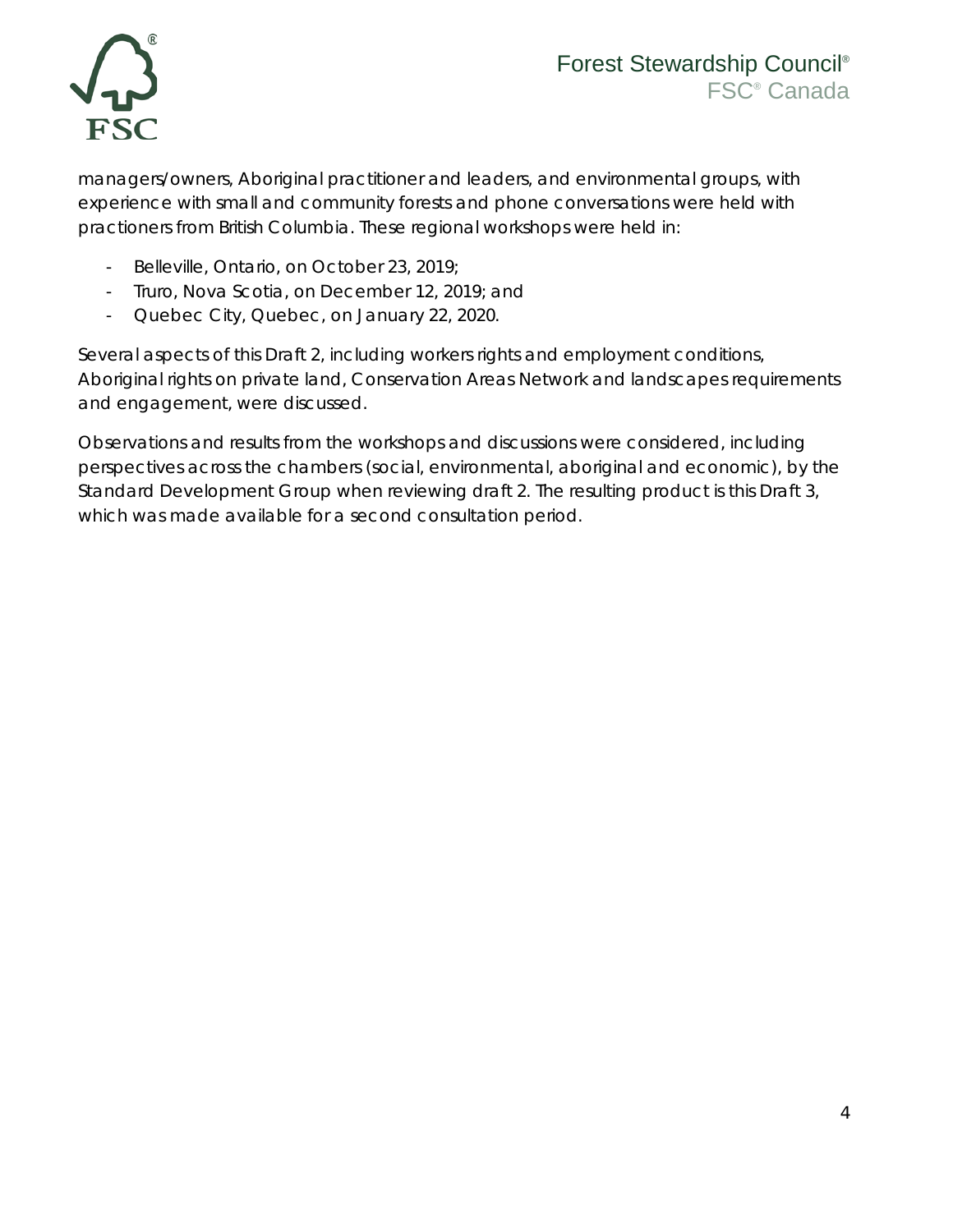

# <span id="page-5-0"></span>**3 SUMMARY OF PUBLIC CONSULTATION RESULTS**

### <span id="page-5-1"></span>**3.1 Who submitted comments?**

FSC Canada received six (6) submissions of comments during the consultation period. Even though the number may seem small, it is important to note that almost all submissions had multiple signatories, indicating cooperation among parties with similar interests. For example, two organizations managing two large group certificates in Canada were speaking on behalf of the 3500 private woodlot owners they are representing.





Note: In the above graphs, group certificate holders were classified as "social" since they are representing thousands of private woodlot owners. Certification Body were classified as "Economic".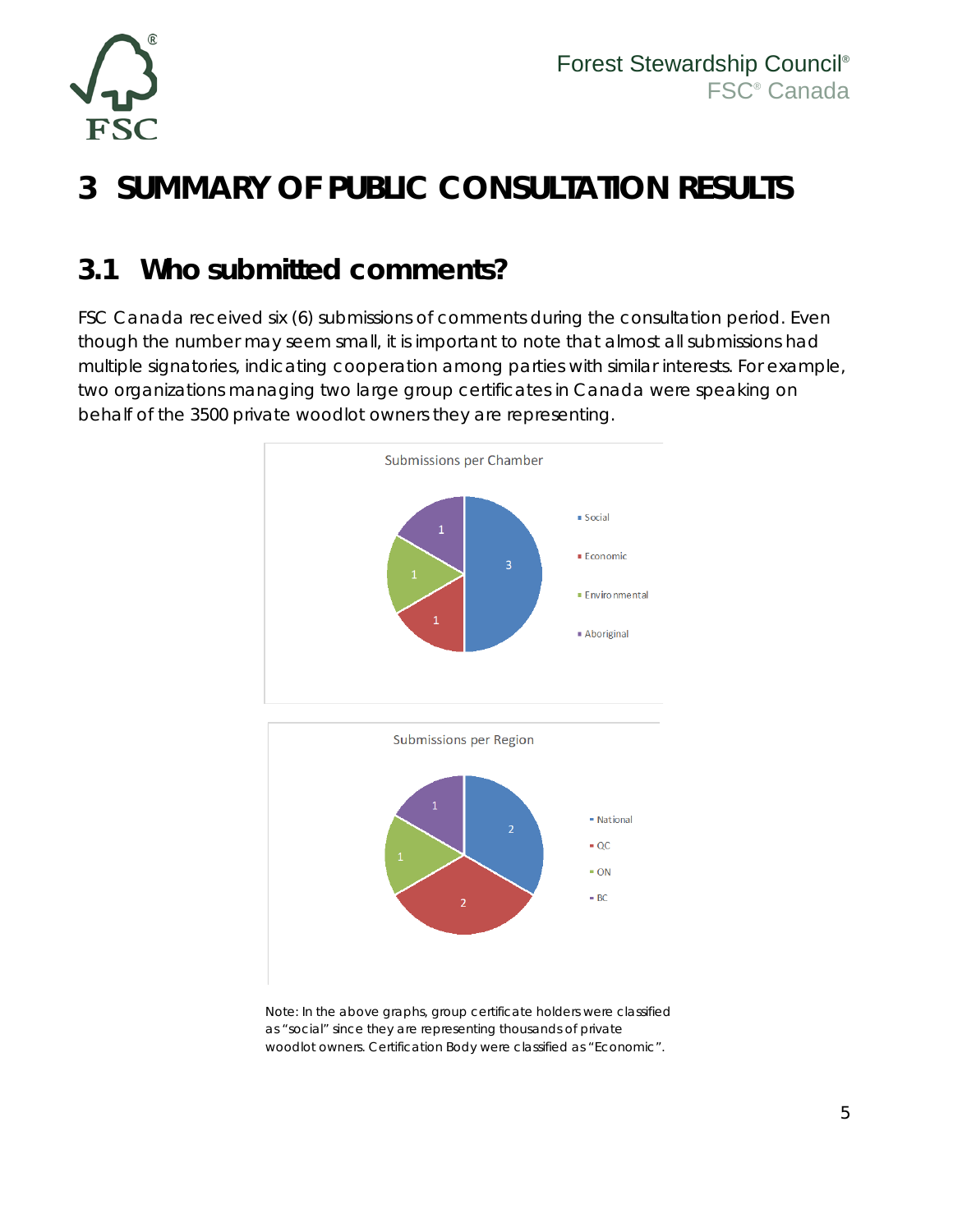

## <span id="page-6-0"></span>**3.2 General Issues**

Some of the general issues that arose through consultation include:

#### **The relation of indicator requirements to existing legislation and regulations**

Some concerns were raised that the requirements of the Standard were not always aligned with the existing legislation and regulation. It must be recognized that the FSC Standard may require organizations to achieve a standard of management that exceeds legislation for certain topics identified as important by stakeholders and FSC members. Conforming to these requirements separates an organization from competition in the marketplace and is part of the fundamental logic of becoming certified.

#### **FPIC and customary rights**

The draft Standard infers a specific requirement for having a formal FPIC process or agreement in place to achieve conformance. Concerns have been raised related to the flexibility of the Standard in this regard, and the ability for small woodlot owners or small organizations to implement such process. FSC Canada's FPIC Guidance [\(https://ca.fsc.org/en-ca/standards/new-national-forest-management-standard/free-prior](https://ca.fsc.org/en-ca/standards/new-national-forest-management-standard/free-prior-and-informed-consent)[and-informed-consent](https://ca.fsc.org/en-ca/standards/new-national-forest-management-standard/free-prior-and-informed-consent) ) and discussions with managers and Indigenous communities suggest that the process related to Free, Prior and Informed Consent (FPIC) is often an informal process that could last many years.

#### **Stakeholder engagement**

The increased burden and cost associated with substantially increased engagement requirements in this Standard, as compared to FSC Canada's previous standards, is noted. The level of engagement required for conformance may be problematic for organizations, Indigenous communities, or local communities in terms of capacity or resources.

#### **Transition**

Given the magnitude of the difference between this Standard and the existing FSC Canada regional Forest Management Standards, there was some concerns raised about the process for transitioning from the current Standards to the new Standard.

## <span id="page-6-1"></span>**3.3 Main comments per Principle**

The information displayed in the figures below should be interpreted with caution as the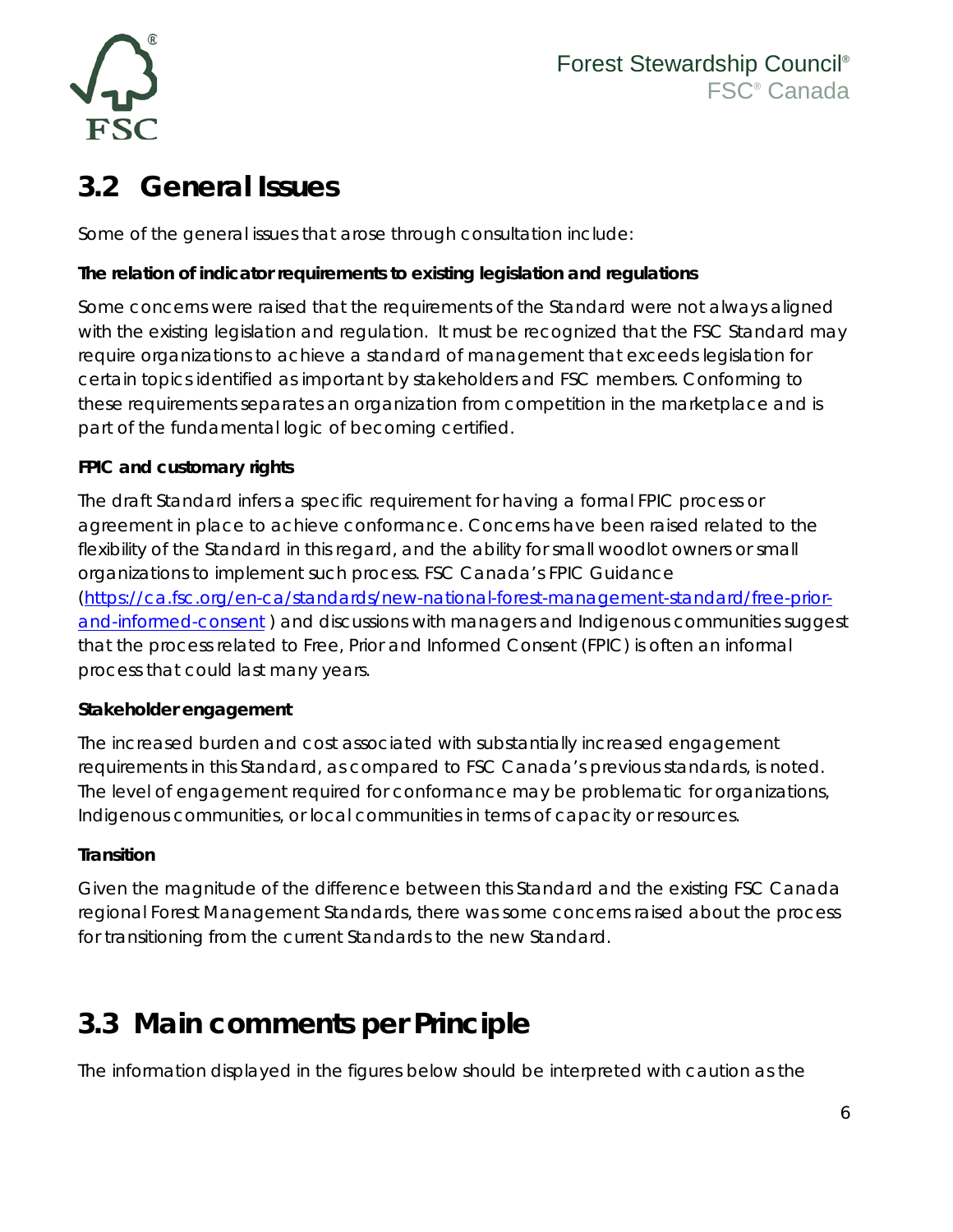

number of comments is not an accurate indicator of the number of distinct issues related to an indicator. In many cases, the same issue was raised by a number of parties. This may be seen as an indication of the magnitude of the concern but also reflects the approach to submitting comments that different groups took. In some instances, the exact same concern (with the same wording) was provided in separate correspondence by a number of parties, indicating cooperation among parties in reviewing the Draft. In other cases, a concern was expressed in a submission that had a number of signatories, also signifying cooperation among parties.

The different approaches to providing input (i.e. providing multiple pieces of correspondence from different aligned parties vs. providing a single piece of correspondence with multiple aligned signatories) suggests that caution should be taken in inferring too strong a relationship between the number of comments received and the number of distinct or important issues related to the individual indicators.

As indicated in the graph below, the most commented Principles are Principles 3 and 6, followed with Principles 9 and 10.

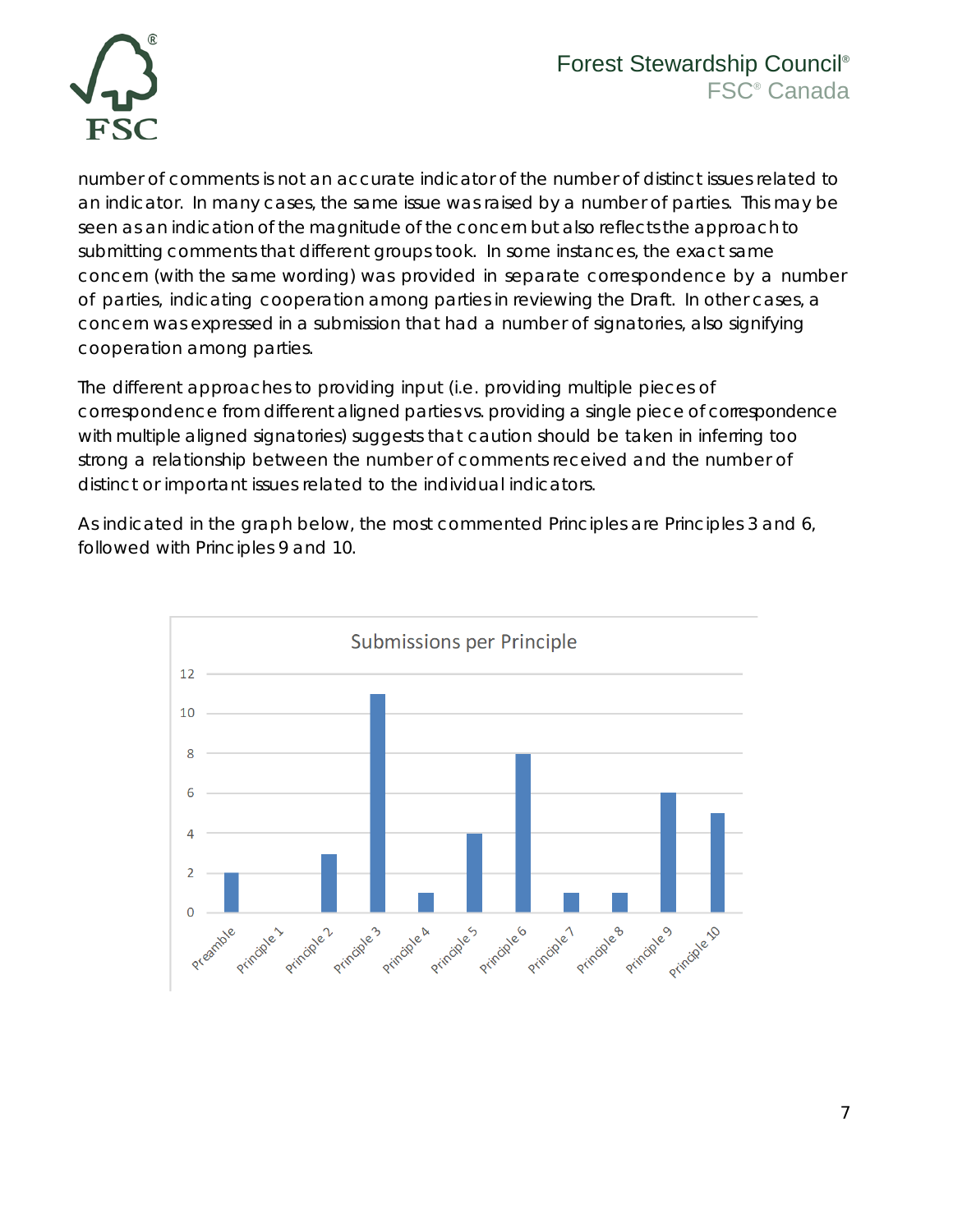

#### **DISPUTE RESOLUTION APPROACH (Criteria 1.6, 2.6, 4.6, 7.6)**

In draft 3, FSC Canada presented two options for how dispute resolution could be addressed throughout the Standard. The first option was to keep the same structure of the already approved NFSS and the second option was to merge all requirements related to dispute resolution found at Criteria 1.6, 2.6, 4.6 and 7.6 into one single Criterion.

- All submissions were favorable for merging indicators related to dispute resolution spread over 4 Criteria (1.6, 2.6, 4.6, 7.6) into one single Criterion.
- A suggestion was provided to merge Criteria 1.6, 4.6 and 7.6, since they pertain mostly to Indigenous Peoples, stakeholders and complaints/disputes as they can be qualified as of the same "type" (impact on property, rights, values, interests). For Criterion 2.6, since complaints/concerns from forest workers are usually of a very different nature (financial: pay, personal protective equipment, hours and conditions: risks, Health & Safety, operations) than those from stakeholders, the suggestion was to keep indicators of Criterion 2.6 separate.

#### **PRINCIPLE 1 – Compliance with Laws**

• In Principle 1, comments received only relate to dispute resolution.

#### **PRINCIPLE 2 – Workers' Rights and Employment Conditions**

• **Training requirements:** There is a concern that training all people carrying out forest management activities, including volunteers or relatives, as soon as the new Standard is implemented, will be difficult logistically to do. A suggestion was provided to allow non-trained people to work on the certified forest if they are working under the supervision of a trained worker.

#### **PRINCIPLE 3 – Indigenous Peoples' Rights**

- **Appropriate Engagement:** Despite the proposed adaptation of the concept of FPIC for SLIMF, some stakeholders still consider that "appropriate engagement" as defined in the Standard Annex (Annex E) to be far too burdensome for SLIMFs.
- **Identification of Indigenous' Rights:** Some Community Forests and groups of SLIMF certificates, don't have the resources and capacity to support the process of identifying and mapping Indigenous rights.
- **Formalizing an established relationship**: Some stakeholders consider that forcing an established relationship through a formal process with the intent of developing a formalized agreement risks setting the relationship back and exposes the relationship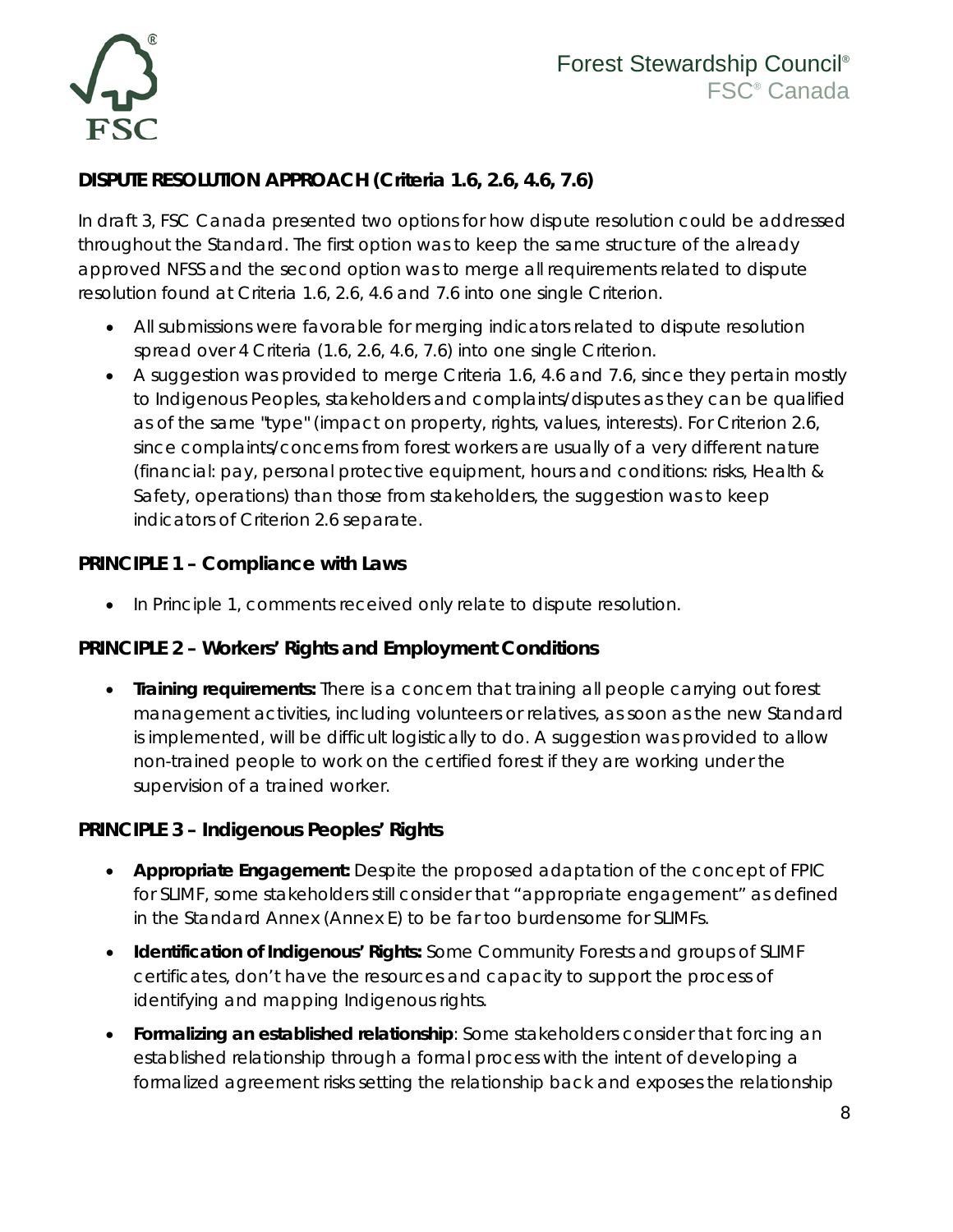

to potential legal conflict.

- **One Standard, two FPIC requirements:** The FPIC requirements identified in Draft 3 for Community Forests are similar to the FSC National Forest Stewardship Standard of Canada (NFSS) which has been developed for larger scale forests or for forests managed with more capacity. The issues of scale, intensity, risk, and financial capacity of Community Forests is more aligned with SLIMF's than it is with the type of forest covered by the NFSS (as Crown forests, for example). Therefore, it is suggested that Community Forests should be allowed to take the same FPIC approach developed for SLIMF.
- **Special Sites:** For some Indigenous Peoples, this Criterion aimed at the identification of special sites, is insufficient. Regardless of the certified organization, the identification of sites of interest should be done upstream of the certification process in order to prevent management activities from having a significant impact on sites of interest. The organization should also ensure that Indigenous Peoples have the means and resources to identify these sites early in the process.

#### **PRINCIPLE 4 – Community Relations**

• In Principle 4, comments received only relate to dispute resolution.

#### **PRINCIPLE 5 – Benefits from the Forest**

• **Calculation of sustainable harvest levels for SLIMF**: The requirement is not precise enough and will be difficult to audit, and should include a few more details that groups are usually able to provide (ex. species, information on treatment types + area, etc.)

#### **PRINCIPLE 6 – Environmental Values and Impacts**

- **Conservation Areas Network - clarification on how the 10% of the area applies**: For group certificates that include both SLIMF and Community Forests, it is unclear if the representative sample areas included in Community Forests can count toward meeting the 10% at the group level or vice versa. Also, it is not clear whether each Community Forest part of the same group shall have a minimum of 10% or if the target can be reached at the group level.
- **Transition period to attain the 10%:** Group certificate would like to be allowed a transition period to gather information on the Conservation Areas Network for SLIMF members.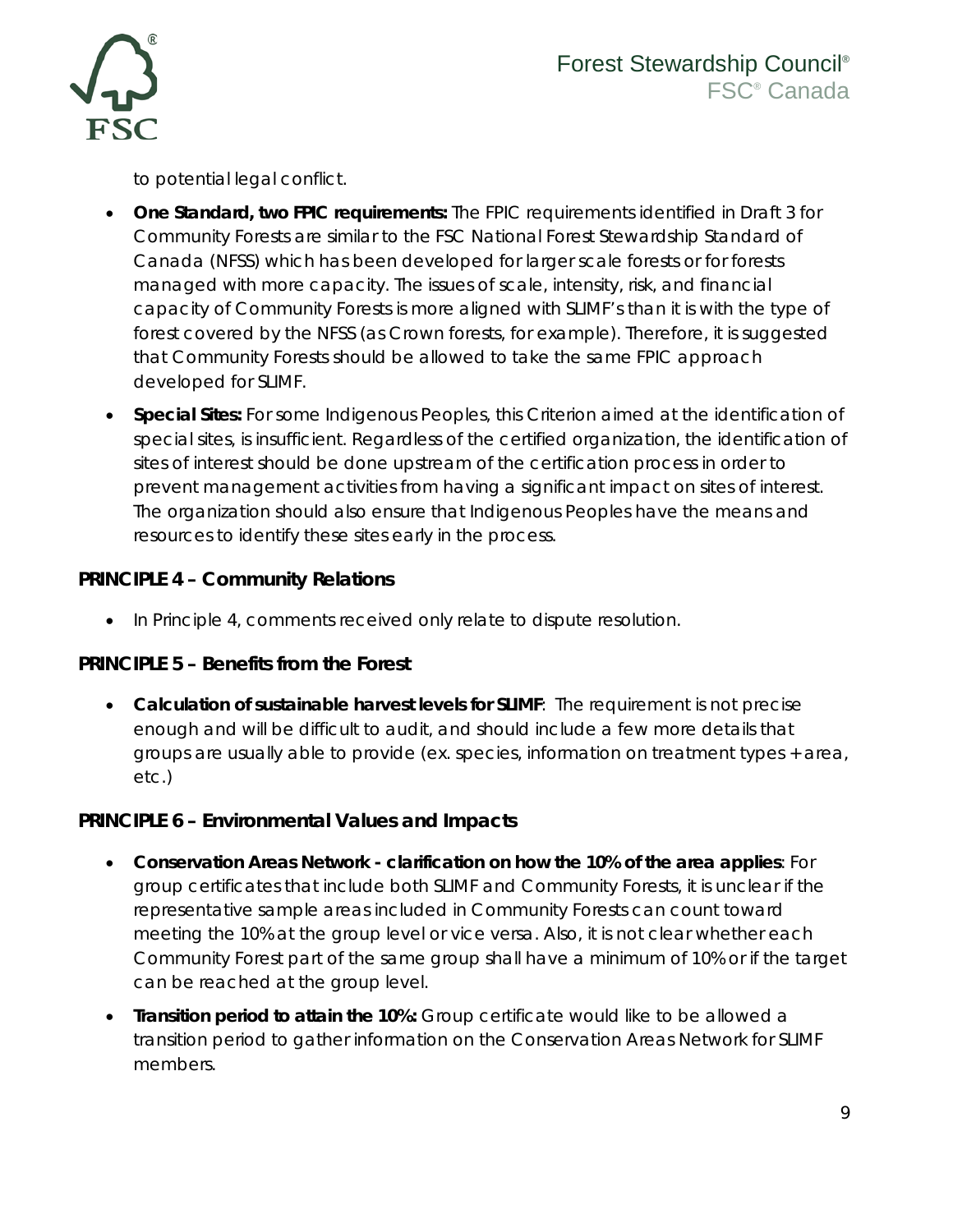

• **Adjacent protected areas**: It is suggested that existing protected areas bordering the management unit should count toward meeting the 10%, not only for woodlots smaller than 50 ha, but also for larger woodlots and Community Forest.

#### **PRINCIPLE 7 – Management Planning**

• In Principle 7, comments received only relate to dispute resolution.

#### **PRINCIPLE 8 – Monitoring and Assessment**

• Only editorial comments were received.

#### **PRINCIPLE 9 – High Conservation Values (HCV)**

- **Peer review of the HCV report**: Since Community Forests no longer have a size threshold, an external peer review of the HCV assessment by an independent expert is recommended.
- **Periodic revision of the HCV report:** The revision and update of the HCV assessment report every 5-year represents an additional burden, especially as consultation on this assessment is required. Some stakeholders consider that it would be more appropriate to require a revision every 10 years according to the revision of forest management plans, forest inventories and regional plans for the protection and development of private forests.
- **Sensitive data in HCV report**: For some HCV, is it not in the best interest of the value to make its location publicly available. Examples of such values include rare, vulnerable, threatened and endangered species and their habitats, as well as other rare or unique values. Limiting knowledge of the value may be critical to its protection. This is especially true for lands allowing public access such as Community Forests with high levels of public use. There should be a provision that allows the removal of strategic information before the HCV report is made public.
- HCV straddling an FMU: In the case of Community Forests that are fragmented across the landscape (e.g. some municipal lands), the requirement to "works within its sphere of influence" to coordinate activities with managers and users of adjacent lands to maintain and/or enhance the HCVs\* or HCV areas" can become a real burden.

#### **PRINCIPLE 10 – Implementation of Management Activities**

• **Seed source**: More flexibility for determining seed sources to address and mitigate climate change – e.g. scientifically-directed/support for assisted migration is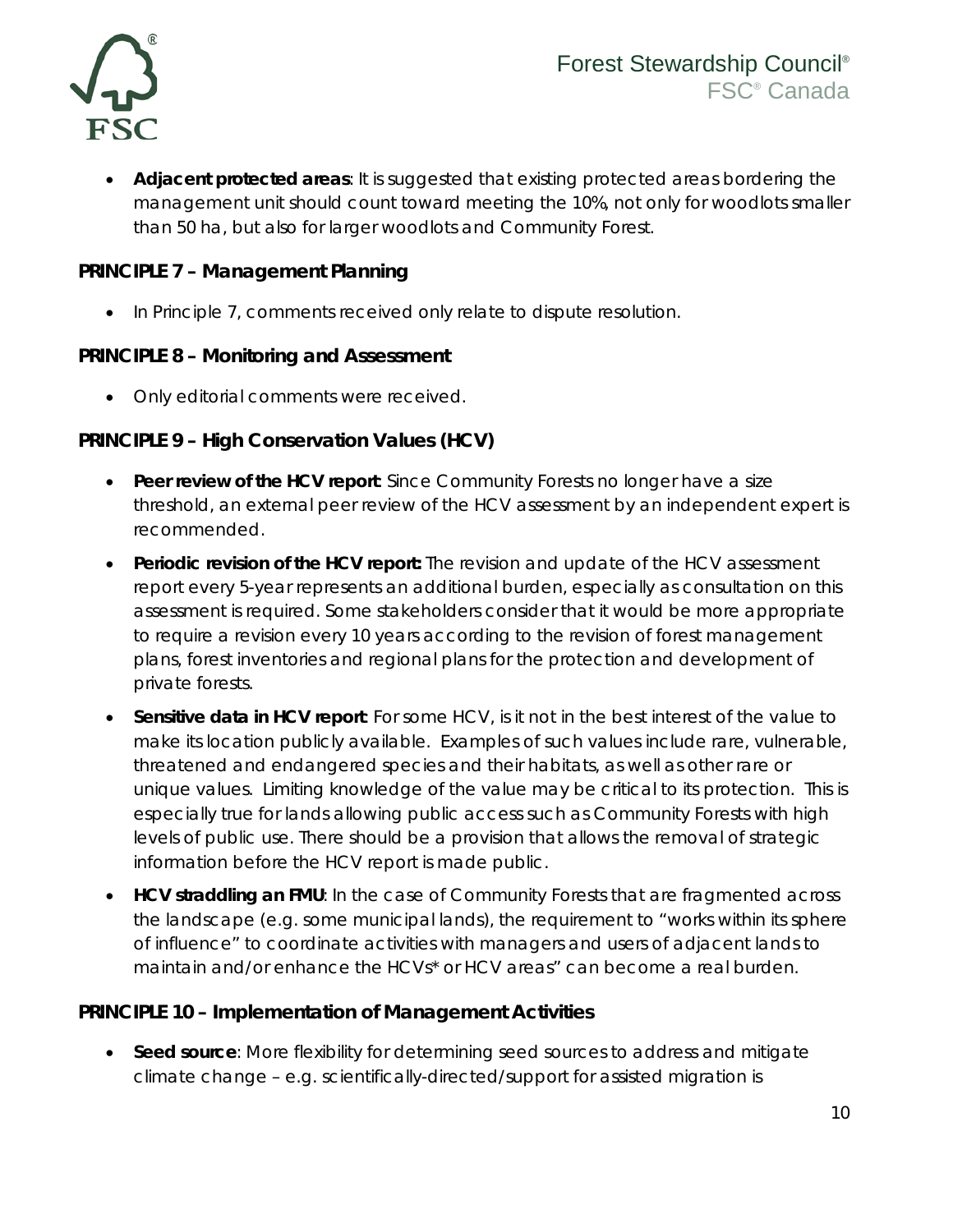

### Forest Stewardship Council® FSC® Canada

recommended.

• **Use of pesticide for managing invasive species**: The use of pesticides in an integrated approach which also includes mechanical removal, and biological controls if they are available is likely warranted to mitigate the ecosystem impacts of invasive species. Early detection and rapid response can be effective, but for well-established invasive species, longer term use of pesticides may be required to mitigate impacts to forest ecosystems. Additional information about the role of pesticides in the management of invasive species should be included in the Standard.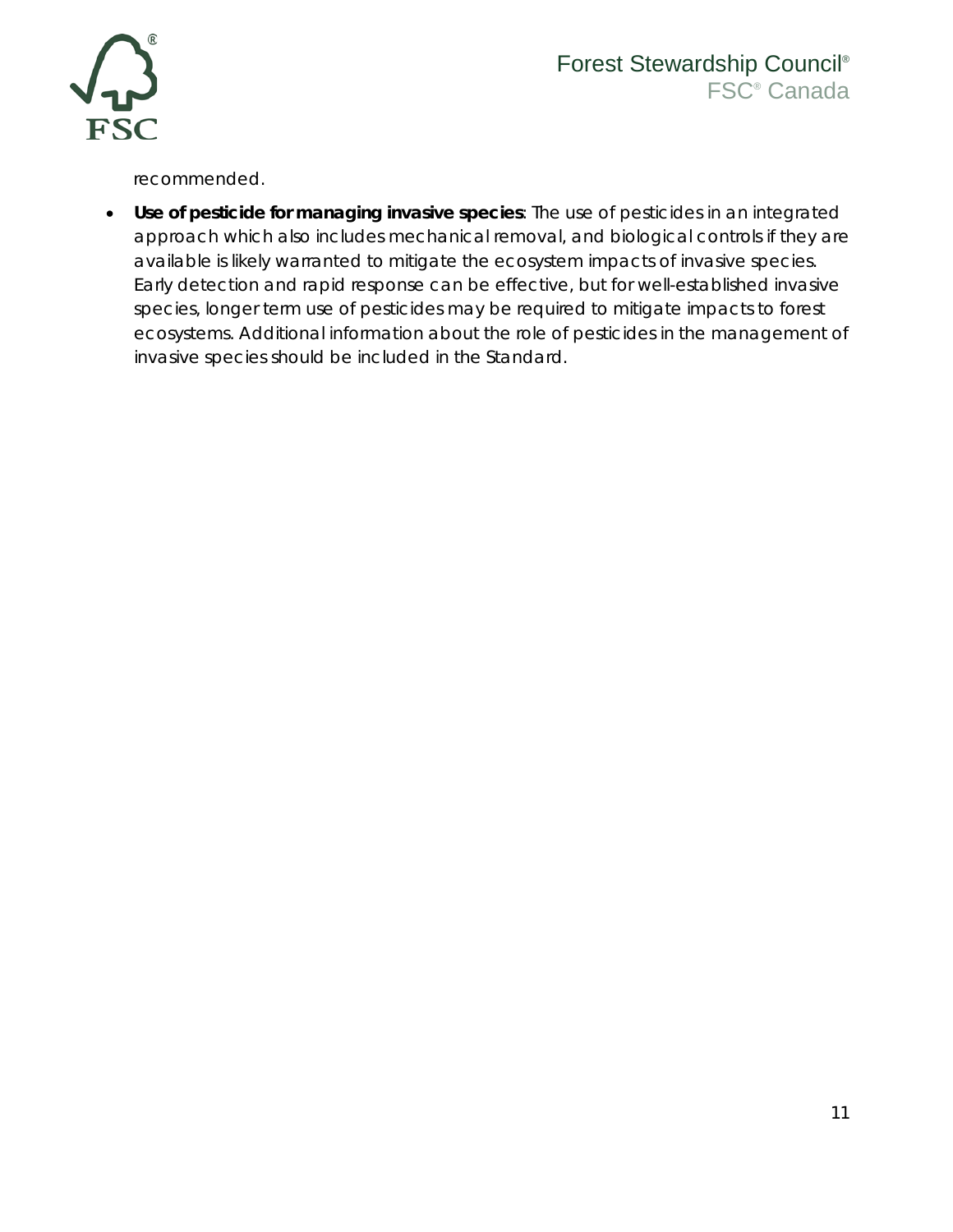

# <span id="page-12-0"></span>**4 SUMMARY OF TESTS RESULTS**

This section presents the findings of the FSC Canada Standard tests, which were conducted at the request of FSC Canada, with the goal of critically and objectively evaluating the possibility of conformance and implementation of the proposed Draft 3 of the Standard for small size, low intensity and Community Forests.

Additional objectives included assessing:

- Impacts of significant changes of new requirements as compared to existing requirements;
- Applicability over a range of conditions, forest types and contexts;
- Socio-economic impacts of conformance;
- Auditability of the proposed indicators.

The tests evaluated the organizations against all or some of the applicable Draft 3 indicators. For each indicator, the evaluation focused on:

- A. Identifying potential concerns regarding conformance;
- B. Describing the kind of evidence that would be used to demonstrate conformance;
- C. What were the likely impacts of the implementing the requirements of the indicator on the Forest Management Enterprise (FME);
- D. Auditability was the indicator considered auditable (specific, measurable, attainable, realistic and time-bound)?

In addition, the auditors were directed to provide comments regarding concerns, adaptation needs and/or suggested changes to the wording of the indicator, as warranted.

The key issues identified by the auditors are summarized by Principle below:

### <span id="page-12-1"></span>**4.1 Full Standard testing**

| Principle   | Summary of key issues identified                                                                           |
|-------------|------------------------------------------------------------------------------------------------------------|
| General     | The term "publicly available" is vague and needs to be clarified.<br>$\bullet$                             |
| Principle 1 | The terms "system" and "mechanism" need to be better defined (Indicators<br>$1.6.1, 1.6.2, 2.2.1, etc.$ ). |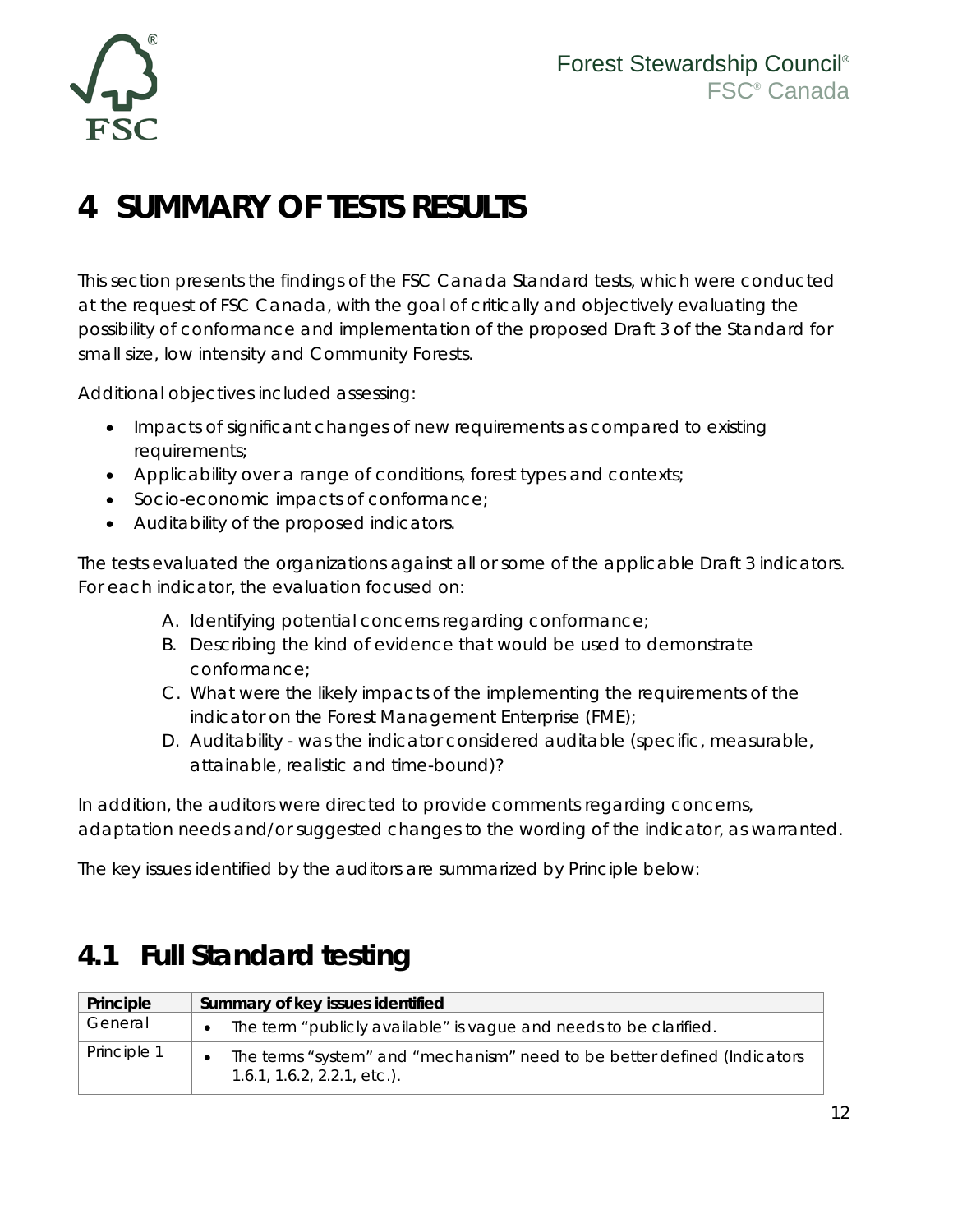

|             | Not clear to who applies the "timely manner" for the dispute resolution<br>$\bullet$<br>process.                                                                                                                                                                                                                                                  |
|-------------|---------------------------------------------------------------------------------------------------------------------------------------------------------------------------------------------------------------------------------------------------------------------------------------------------------------------------------------------------|
| Principle 2 | Even though the term "The Organization" has been defined in the Preamble<br>$\bullet$<br>and in the glossary of terms, it is still not clear whether the requirements<br>related to gender equality (Criterion 2.2) apply to all workers working on the<br>certified forest or only workers employed by the certificate holder (group<br>entity). |
|             | In the context of private forestry where the majority of the work is done by<br>$\bullet$<br>independent contractors and owners, records of accidents and injuries are<br>not easily accessible by the CH and the auditor. In addition, the<br>interpretation of a "low frequency" can vary from one auditor to another.                          |
|             | The obligation to maintain training records should also applies to owners,<br>$\bullet$<br>family members and volunteer, otherwise it is impossible for the auditor to<br>obtain objective evidence that these people have been trained                                                                                                           |
| Principle 3 | The indicator requiring obtaining FPIC for Community Forest is the same as<br>$\bullet$<br>the NFSS. This indicator should be better adapted to the reality of a<br>Community Forest. The Intent box is not enough.                                                                                                                               |
|             | May be some challenges to apply control measures to protect significant<br>$\bullet$<br>sites on some private lands.                                                                                                                                                                                                                              |
| Principle 4 | No implementation issues noted.<br>$\bullet$                                                                                                                                                                                                                                                                                                      |
| Principle 5 | The way the indicator 5.2.1 is worded, both the AAC calculation aspect and<br>$\bullet$<br>harvest level aspect are covered. Therefore, indicator 5.2.2 becomes<br>irrelevant or redundant for SLIMF.                                                                                                                                             |
| Principle 6 | Indicators 6.6.3 and 6.4.4 addressing hunting, fishing and collecting activities:<br>$\bullet$<br>both indicators seem very similar and almost redundant.                                                                                                                                                                                         |
| Principle 7 | No implementation issues noted.<br>$\bullet$                                                                                                                                                                                                                                                                                                      |
| Principle 8 | A portion of an Indicator (8.2.1, item $#7$ ) is referencing another indicator<br>$\bullet$<br>(6.8.4) which doesn't exist.                                                                                                                                                                                                                       |
| Principle 9 | Indicator 9.3.3 for Community Forest: not clear what "coordinate" really<br>$\bullet$<br>implies?                                                                                                                                                                                                                                                 |
| Principle10 | The use of pesticides for the control of invasive species in some southern<br>$\bullet$<br>forests may be crucial. The indicators related to pesticides should consider<br>this.                                                                                                                                                                  |

## <span id="page-13-1"></span><span id="page-13-0"></span>**4.2 Topic Tests**

### **4.2.1 Criteria 3.1 & 3.2 FPIC**

**Summary of key issues identified**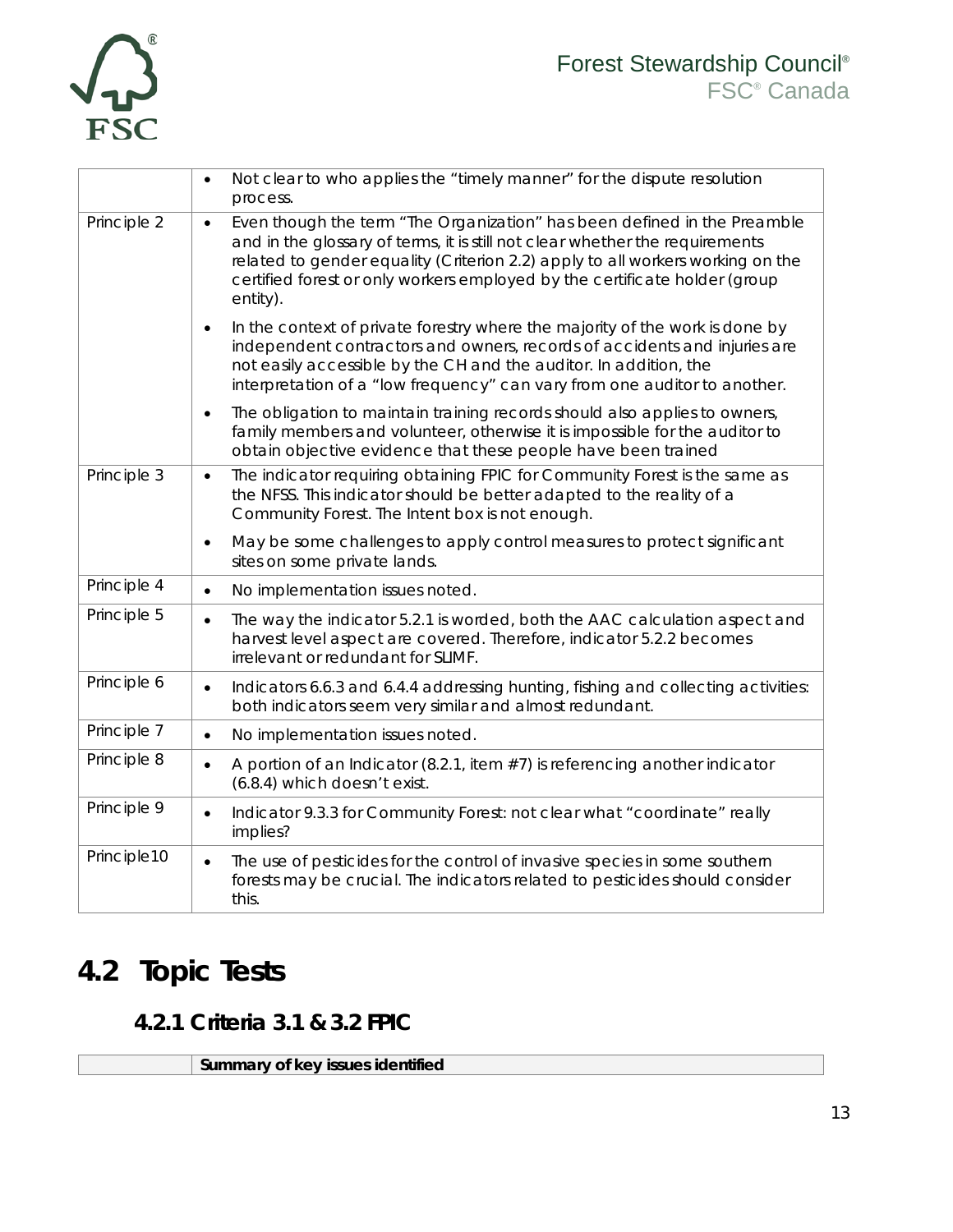

| Principle 3 | The legal and customary rights of Indigenous Peoples are not defined in many<br>$\bullet$<br>parts of the country and so it is not clear that conformance with this indicator<br>can be achieved. Indigenous People and Forest Management Enterprises<br>(FME) suggested that an approach based on shared values and shared goals<br>would be most effective, and that it would be best to avoid the whole<br>question of trying to define rights. This is problematic for both Indigenous<br>Peoples as well as for FMEs, Community Forests and private landowners.<br>While Indigenous People who were interviewed suggested that a written<br>agreement or Memorandum of Understanding (MOU) would be useful, the<br>standard should not prescribe the content of any agreement and such<br>agreements should be flexible. |
|-------------|-------------------------------------------------------------------------------------------------------------------------------------------------------------------------------------------------------------------------------------------------------------------------------------------------------------------------------------------------------------------------------------------------------------------------------------------------------------------------------------------------------------------------------------------------------------------------------------------------------------------------------------------------------------------------------------------------------------------------------------------------------------------------------------------------------------------------------|
|             | One indicator requires the formalization of the FPIC process. Neither FME has<br>$\bullet$<br>had discussions with relevant Indigenous Peoples regarding a formalized FPIC<br>process. Current approaches are based on less formalized interaction, which<br>takes place at many levels between the FME, individual members (primarily<br>Community Forests) and Indigenous Peoples.                                                                                                                                                                                                                                                                                                                                                                                                                                          |
|             | The requirements that Community Forests are expected to meet are<br>$\bullet$<br>considerably higher than those for SLIMFs and these increased requirements<br>are excessive compared to available resources.                                                                                                                                                                                                                                                                                                                                                                                                                                                                                                                                                                                                                 |
|             | A key concern is that the formal identification of rights will introduce political<br>$\bullet$<br>elements into existing relationships, which will be counterproductive.<br>Indigenous Peoples also questioned whether certification was the<br>appropriate venue to try to address the issue of legal rights, since the<br>implications are very broad.                                                                                                                                                                                                                                                                                                                                                                                                                                                                     |

### **4.2.2 Criterion 6.5 Conservation Areas Network**

<span id="page-14-0"></span>

|                 | Summary of key issues identified                                                                                                                                                                                                                                                                                                                                                        |
|-----------------|-----------------------------------------------------------------------------------------------------------------------------------------------------------------------------------------------------------------------------------------------------------------------------------------------------------------------------------------------------------------------------------------|
| Principle 6.5.1 | It is not clear whether compliance is required for each individual Community<br>$\bullet$<br>Forest (CF) or for some aggregation of them (i.e. either all CF's in the Group<br>or for the entire Group). If individual Community Forests are required to meet<br>the threshold, there is some risk that those which do not might leave the<br>Group.                                    |
|                 | Obtaining the data to undertake the mapping would be challenging and<br>$\bullet$<br>there are limited data available to identify potential conservation areas and<br>HCVs on all members of the Group. Since the FME does not require any<br>retention of area by members, it could be challenging for the FME if it was<br>required to do so, and some members might leave the Group. |